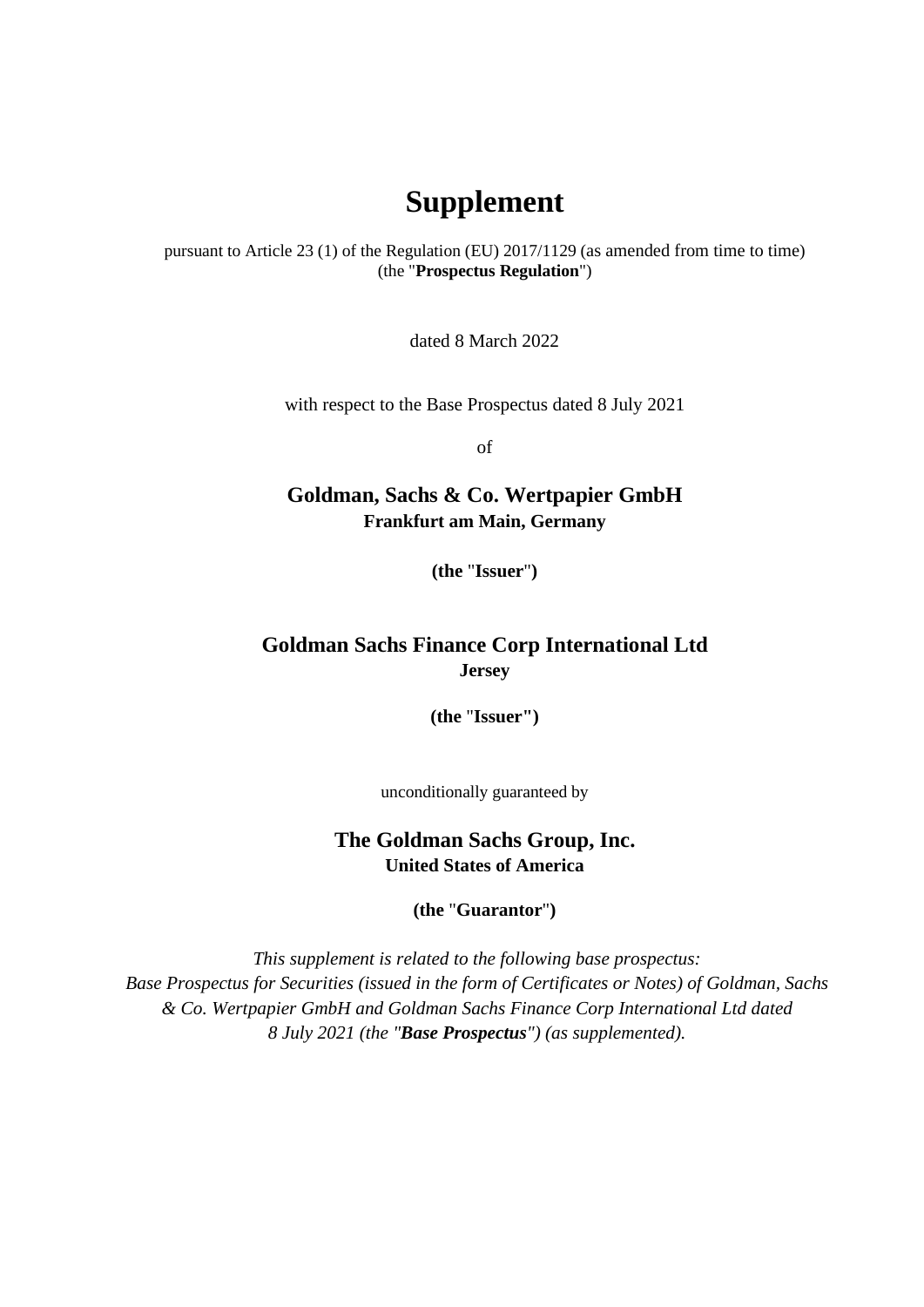The significant new factor resulting in this supplement (the "**Supplement**") to the Base Prospectus is the publication of the Annual Report on Form 10-K of the Guarantor for the fiscal year ended 31 December 2021 (the "**Form 10-K 2021**") on 25 February 2022 which has been filed with the US Securities and Exchange Commission (the "**SEC**") by the Guarantor on 25 February 2022 and has also been filed with the Commission de Surveillance du Secteur Financier ("**CSSF**") in Luxembourg in connection with the base prospectus Euro Medium-Term Notes, Series F of The Goldman Sachs Group, Inc. dated 15 April 2021 (the "**GSG Base Prospectus**") (as supplemented).

Due to this Supplement the information contained in the Base Prospectus (in the form as lastly supplemented) shall be supplemented as follows:

*1. In the Base Prospectus the paragraph contained in subsection "3. Risk factors in connection with the Guarantor" of section "II. Risk factors" on page 14 shall be replaced as follows:* 

> "The risk factors relating to The Goldman Sachs Group, Inc. contained on PDF-pages 1 - 4 of the Supplement No. 7 dated 28 February 2022 to the Base Prospectus Euro Medium-Term Notes, Series F dated 15 April 2021 (the "**GSG Base Prospectus**"), approved by the Commission de Surveillance du Secteur Financier in Luxembourg ("**CSSF**") ("**Supplement No. 7 to the GSG Base Prospectus**"), are hereby incorporated by reference into this Base Prospectus. In addition, information on risk factors associated with The Goldman Sachs Group, Inc. that is included in the Annual Report on Form 10-K for the fiscal year ended 31 December 2021 ("**Form 10-K 2021**") (PDF-pages 32 (except for the first and second paragraph) - 58), and as referred to in the Supplement No. 7 to the GSG Base Prospectus, is incorporated by reference into this Base Prospectus."

*2. In the Base Prospectus in section "IX. Important information about the Guarantor" on page 406 the following bullet point shall be added at the end of the list contained in the first paragraph:* 

". Supplement No. 7 to the Base Prospectus Euro Medium-Term Notes, Series F dated 28 February 2022 ("**Supplement No. 7 to the GSG Base Prospectus**")."

*3. In the Base Prospectus the third paragraph (excluding the bullet points) of section "IX. Important information about the Guarantor" on page 406 shall be replaced as follows:* 

> "The Guarantor files documents and reports with the US Securities and Exchange Commission (the "**SEC**"). With respect to further substantial information in respect of The Goldman Sachs Group, Inc. as the Guarantor of the Securities reference is made pursuant to Article 19 paragraph 1 of the Prospectus Regulation to the following documents filed with the SEC (the "**SEC Documents**") which are also filed with the CSSF and to which reference is made in the GSG Base Prospectus, the Supplement No. 1 to the GSG Base Prospectus, the Supplement No. 3 to the GSG Base Prospectus, the Supplement No. 5 to the GSG Base Prospectus and the Supplement No. 7 to the GSG Base Prospectus (detailed information regarding the pages in the SEC Documents, to which reference is made with respect to the required information about the Guarantor, can be found in section "XIII. General Information" under "6. Information incorporated by reference"):"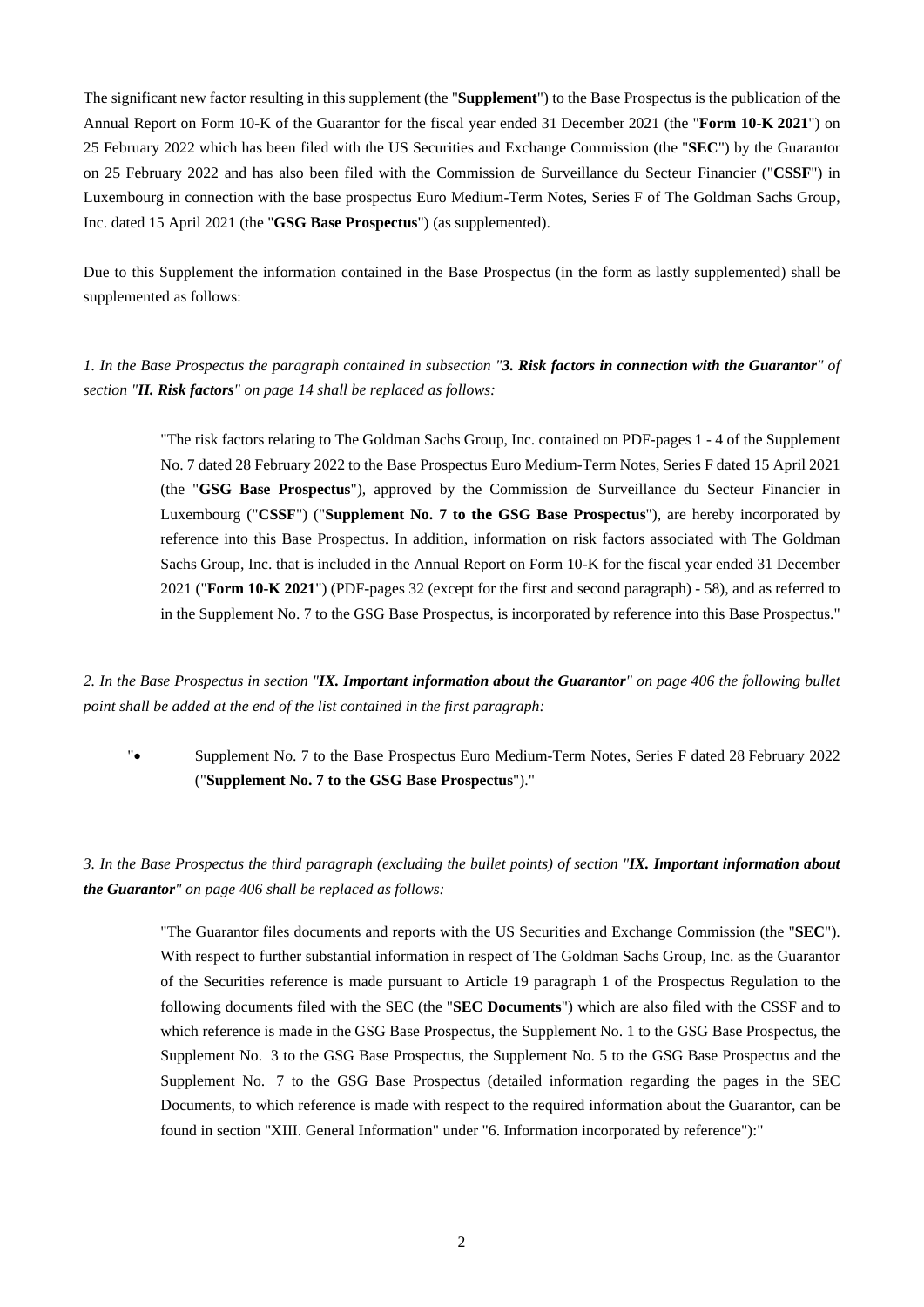*4. In the Base Prospectus in section "IX. Important information about the Guarantor" on page 406 the following bullet point shall be added at the end of the list contained in the third paragraph:* 

" the Annual Report on Form 10-K for the fiscal year ended 31 December 2021 (the "Form 10-K 2021", containing financial statements relating to the fiscal years ended 31 December 2021 and 31 December 2020, which includes Exhibit 21.1 thereto), filed with the SEC on 25 February 2022."

*5. In the Base Prospectus the table contained in subsection "6. Information incorporated by reference" of section "XIII. General Information" on pages 459 et seqq. shall be replaced as follows:* 

"

| <b>Information</b><br>required<br>by<br>the                                                     | Document (Incorporated page(s) of the                                 | Page(s) in<br>the<br><b>Base</b> |  |
|-------------------------------------------------------------------------------------------------|-----------------------------------------------------------------------|----------------------------------|--|
| <b>Delegated Regulation</b>                                                                     | Document)*                                                            | <b>Prospectus</b>                |  |
| Persons responsible, Third Party Information, Expert's Reports and Competent Authority Approval |                                                                       |                                  |  |
| Persons responsible,<br>Third Party                                                             | <b>GSG</b><br>Prospectus<br>(Page<br><b>Base</b><br>3                 | Page 406                         |  |
| Information, Expert's Reports and                                                               | (Responsibility Statement), Pages 135-136                             |                                  |  |
| Authority<br>Approval<br>Competent                                                              | (10 <sup>th</sup> paragraph under Listing and General                 |                                  |  |
| (Annex 6,<br>Section 1 Delegated                                                                | Information), Cover Page (5 <sup>th</sup> paragraph))                 |                                  |  |
| Regulation)                                                                                     |                                                                       |                                  |  |
| <b>Statutory auditors</b>                                                                       |                                                                       |                                  |  |
| Statutory Auditors (Annex 6, Section                                                            | <b>GSG</b><br>Prospectus<br>(Page<br>Base<br>136                      | Page 406                         |  |
| 2 Delegated Regulation)                                                                         | (Independent Registered Public Accounting                             |                                  |  |
|                                                                                                 | $Firm$ , Page 216)                                                    |                                  |  |
| <b>Risk factors</b>                                                                             |                                                                       |                                  |  |
| Risk factors (Annex 6, Section 3.1)                                                             | Supplement No. 7 to the GSG Base                                      | Page 14                          |  |
| Delegated Regulation)                                                                           | Prospectus (Pages 1-4 (Risk Factors in                                |                                  |  |
|                                                                                                 | Relation to the Issuer))                                              |                                  |  |
|                                                                                                 | Form 10-K 2021 (Pages 32 (except for the 1st                          |                                  |  |
|                                                                                                 | and 2 <sup>nd</sup> paragraph) - 58 (Risk Factors))                   |                                  |  |
| <b>Information about the Guarantor</b>                                                          |                                                                       |                                  |  |
| History and development of the                                                                  | Form 10-K 2021 (Page 4 (Business -                                    | Page 406                         |  |
| Guarantor (Annex 6, Section 4.1)                                                                | Introduction))                                                        |                                  |  |
| Delegated Regulation)                                                                           |                                                                       |                                  |  |
| The place of registration of the                                                                | GSG Base Prospectus (Page 8 (Row LEI                                  | Page 406                         |  |
| Guarantor, its registration number and                                                          | under Overview of the Program), Pages 135-                            |                                  |  |
| legal entity identifier ('LEI') (Annex                                                          | 136 (9 <sup>th</sup> and 10 <sup>th</sup> paragraph under Listing and |                                  |  |
| Section<br>4.1.2<br>Delegated<br>6,                                                             | General Information))                                                 |                                  |  |
| Regulation)                                                                                     |                                                                       |                                  |  |
| The date of incorporation and the                                                               | (9 <sup>th</sup> )<br>GSG Base Prospectus (Page<br>135                | Page 406                         |  |
| length of life of the issuer, except                                                            | paragraph under Listing and General                                   |                                  |  |
| Information))<br>where the period is indefinite (Annex                                          |                                                                       |                                  |  |
| Section<br>4.1.3<br>Delegated<br>6,                                                             |                                                                       |                                  |  |
| Regulation)                                                                                     |                                                                       |                                  |  |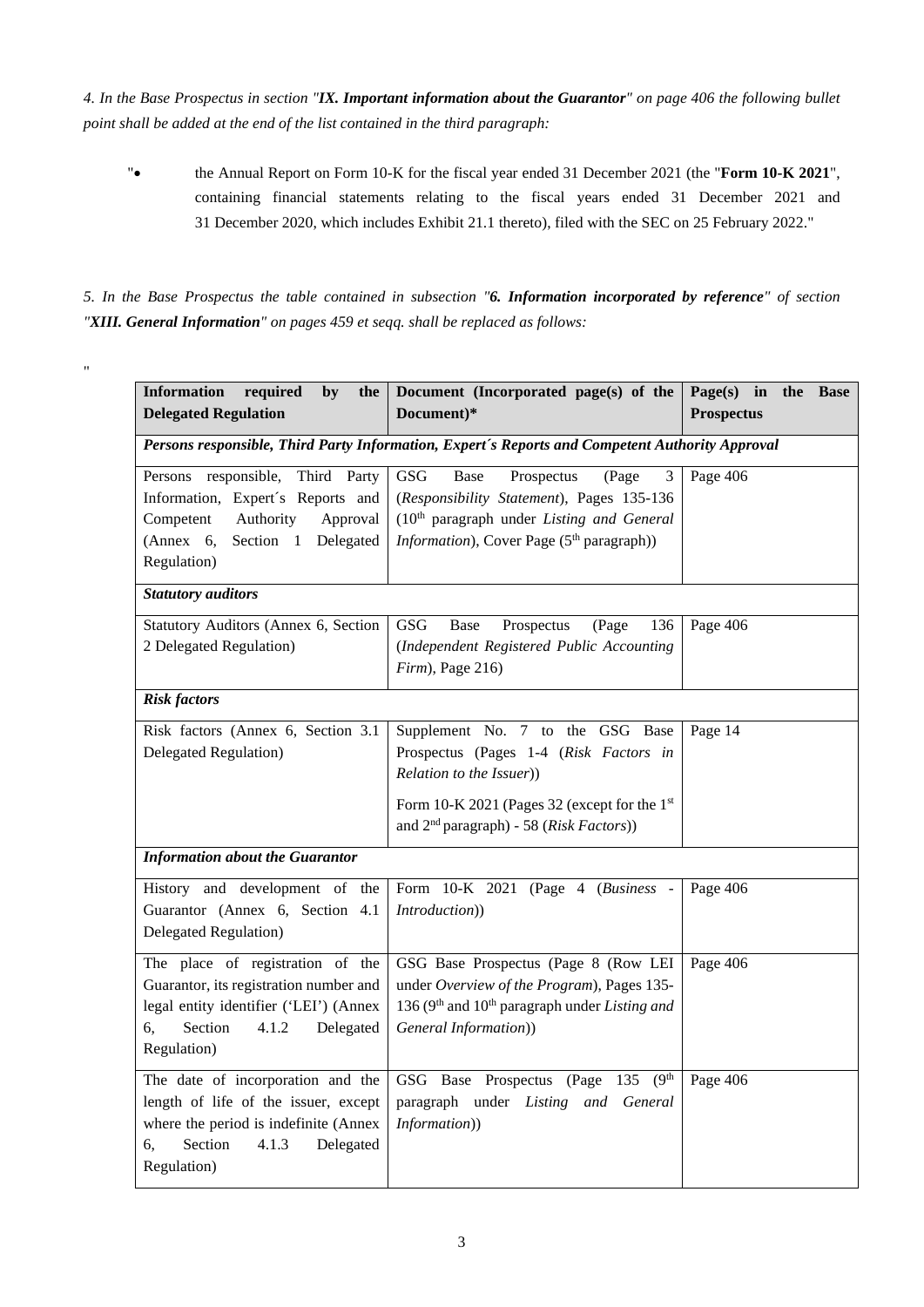| The domicile and legal form of the<br>Guarantor, the legislation under which<br>the Guarantor operates, its country of<br>incorporation, the address, telephone<br>number of its registered office (or<br>principal place of business if different<br>from its registered office) and website<br>of the Guarantor, if any, with a<br>disclaimer that the information on the<br>website does not form part of the<br>prospectus unless that information is<br>incorporated by reference into the<br>prospectus (Annex 6, Section 4.1.4<br>Delegated Regulation) | GSG Base Prospectus (Pages 135-136 (9th<br>and 10 <sup>th</sup> paragraph under Listing and<br>General Information))<br>Form 10-K 2021 (Page 4 (Business -<br>Introduction))                                                                                                                                                                                                                         | Page 406 |  |  |
|----------------------------------------------------------------------------------------------------------------------------------------------------------------------------------------------------------------------------------------------------------------------------------------------------------------------------------------------------------------------------------------------------------------------------------------------------------------------------------------------------------------------------------------------------------------|------------------------------------------------------------------------------------------------------------------------------------------------------------------------------------------------------------------------------------------------------------------------------------------------------------------------------------------------------------------------------------------------------|----------|--|--|
| Details of any recent events particular<br>to the Guarantor and which are to a<br>material extent relevant to<br>an<br>evaluation of the Guarantor's solvency<br>(Annex 6, Section 4.1.5 Delegated<br>Regulation)                                                                                                                                                                                                                                                                                                                                              | $10-K$<br>2021<br>61-119<br>Form<br>(Pages<br>(Management's Discussion and Analysis of<br>Financial Condition and<br>Results<br>of<br>Operations))                                                                                                                                                                                                                                                   | Page 406 |  |  |
| Credit ratings assigned to<br>the<br>Guarantor at the request or with the<br>cooperation of the Guarantor in the<br>rating process (Annex 6, Section 4.1.6)<br>Delegated Regulation)                                                                                                                                                                                                                                                                                                                                                                           | GSG Base Prospectus (Pages 44-45 (Credit<br>Ratings))<br>Form 10-K 2021 (Pages 103-104 (Credit<br>Ratings))                                                                                                                                                                                                                                                                                          | Page 406 |  |  |
| Information on the material changes in<br>the issuer's borrowing or funding<br>structure since the last financial year<br>(Annex 6, Section 4.1.7 Delegated<br>Regulation)                                                                                                                                                                                                                                                                                                                                                                                     | Form 10-K 2021 (Pages 82-85 (Balance<br>Sheet and Funding Sources)), Pages 124-127<br>(Consolidated Statements of Earnings,<br>Consolidated Statements of Comprehensive<br>Consolidated Balance<br>Sheets,<br>Income,<br>Consolidated Statements of Changes in<br>Shareholders'<br>Equity,<br>Consolidated<br>Statements of Cash Flows), Pages 179-183<br>(Unsecured Borrowings, Other Liabilities)) | Page 406 |  |  |
| Description of the expected financing<br>of the Guarantor's activities (Annex 6,<br>Section 4.1.8 Delegated Regulation)                                                                                                                                                                                                                                                                                                                                                                                                                                        | Form 10-K 2021 (Pages 82-85 (Balance<br><b>Sheet and Funding Sources)</b>                                                                                                                                                                                                                                                                                                                            | Page 406 |  |  |
| <b>Business overview</b>                                                                                                                                                                                                                                                                                                                                                                                                                                                                                                                                       |                                                                                                                                                                                                                                                                                                                                                                                                      |          |  |  |
| Principal activities (Annex 6, Section<br>5.1.1 Delegated Regulation)                                                                                                                                                                                                                                                                                                                                                                                                                                                                                          | Form $10-K$ 2021 (Pages 4-8 (Business -<br>Introduction, Our Business Segments), Page<br>128 (Description of Business))                                                                                                                                                                                                                                                                              | Page 406 |  |  |
| Principal markets (Annex 6, Section<br>5.1.1 Delegated Regulation)                                                                                                                                                                                                                                                                                                                                                                                                                                                                                             | $10-K$<br>2021<br>$12 - 13$<br>Form<br>(Pages<br>(Competition),<br>Page<br>60<br>(Market<br>for<br>Registrant's<br>Common<br>Equity,<br>Related<br>Stockholder Matters and Issuer Purchases of<br>Equity Securities), Page 211 (Geographic<br>Information))                                                                                                                                          | Page 406 |  |  |
| Organizational structure                                                                                                                                                                                                                                                                                                                                                                                                                                                                                                                                       |                                                                                                                                                                                                                                                                                                                                                                                                      |          |  |  |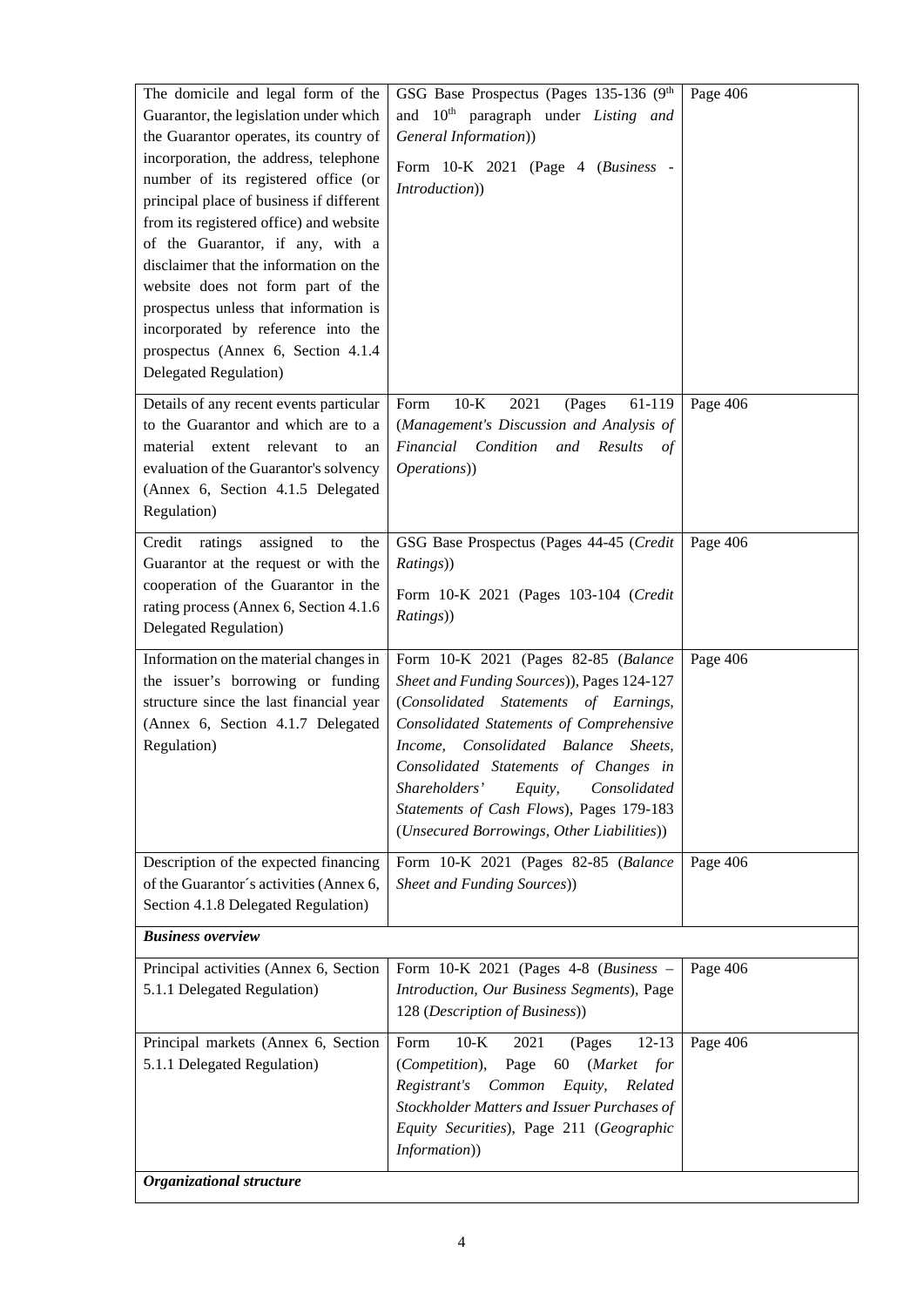| Organizational structure (Annex 6,<br>Section 6 Delegated Regulation)                                                                                                          | GSG Base Prospectus (Page 47 (We are a<br>Holding Company))                                                                                                                                                                                                                                                                                                                                         | Page 406 |
|--------------------------------------------------------------------------------------------------------------------------------------------------------------------------------|-----------------------------------------------------------------------------------------------------------------------------------------------------------------------------------------------------------------------------------------------------------------------------------------------------------------------------------------------------------------------------------------------------|----------|
|                                                                                                                                                                                | Form 10-K 2021 (Page 38 (Group Inc. is a<br>holding company and its liquidity depends on<br>payments from its subsidiaries, many of<br>which are subject to legal, regulatory and<br>other restrictions on providing funds or<br>assets to Group Inc.), Exhibit 21.1<br>(Significant Subsidiaries of the Registrant))                                                                               |          |
| <b>Trend information</b>                                                                                                                                                       |                                                                                                                                                                                                                                                                                                                                                                                                     |          |
| Trend information (Annex 6, Section<br>7 Delegated Regulation)                                                                                                                 | Supplement No. 7 to the GSG Base<br>Prospectus (Page $4$ – the $7th$ paragraph on this<br>page (Material Adverse or Significant<br>Changes and Legal Proceedings))                                                                                                                                                                                                                                  | Page 406 |
|                                                                                                                                                                                | $10-K$<br>Form<br>2021<br>(Pages<br>61-119<br>(Management's Discussion and Analysis of<br>Financial<br>Condition<br>and Results<br>οf<br>Operations))                                                                                                                                                                                                                                               |          |
| Administrative, management and supervisory bodies                                                                                                                              |                                                                                                                                                                                                                                                                                                                                                                                                     |          |
| Administrative,<br>and<br>management<br>supervisory<br>bodies,<br>including<br>conflicts of interest (Annex 6, Section<br>9 Delegated Regulation)                              | Statement<br>2021<br>Proxy<br>(Pages<br>$13 - 36$<br>(Corporate Governance Highlights and<br>Corporate Governance),<br>Pages 97-100<br>(Certain<br>Relationships<br>Related<br>and<br>Transactions))<br>Form 10-K 2021 (Pages 28-29 (Information                                                                                                                                                    | Page 406 |
| <b>Major Shareholders</b>                                                                                                                                                      | about our Executive Officers))                                                                                                                                                                                                                                                                                                                                                                      |          |
|                                                                                                                                                                                | Proxy Statement 2021 (Page 103 (Beneficial                                                                                                                                                                                                                                                                                                                                                          | Page 406 |
| Beneficial owners (Annex 6, Section<br>10 Delegated Regulation)                                                                                                                | Owners of More Than Five Percent))                                                                                                                                                                                                                                                                                                                                                                  |          |
| <b>Financial information</b>                                                                                                                                                   |                                                                                                                                                                                                                                                                                                                                                                                                     |          |
| Audited<br>historical<br>financial<br>information for the fiscal years ended<br>31 December 2021 and 31 December<br>2020 (Annex 6, Section 11.1-11.7)<br>Delegated Regulation) | Form<br>$10-K$<br>2021<br>(Pages<br>124-229<br>(Consolidated<br>Statements of Earnings,<br>Consolidated Statements of Comprehensive<br>Income, Consolidated Balance<br>Sheets,<br>Consolidated Statements of Changes in<br>Shareholders'<br>Consolidated<br>Equity,<br>Cash Flows,<br>Notes to<br>Statements of<br>Consolidated<br>Financial<br>Statements,<br>Supplemental Financial Information)) | Page 406 |
| Audit report (Annex 6, Section<br>11.1 Delegated Regulation)                                                                                                                   | Form 10-K 2021 (Pages 121-123 (Report of<br>Independent Registered Public Accounting<br>Firm)                                                                                                                                                                                                                                                                                                       | Page 406 |
| Balance sheet (Annex 6, Section<br>11.1 Delegated Regulation)                                                                                                                  | Form 10-K 2021 (Page 125 (Consolidated<br><b>Balance Sheets)</b>                                                                                                                                                                                                                                                                                                                                    | Page 406 |
| Income<br>statement<br>(Annex<br>6,<br>Delegated<br>Section<br>11.1                                                                                                            | Form 10-K 2021 (Page 124 (Consolidated                                                                                                                                                                                                                                                                                                                                                              | Page 406 |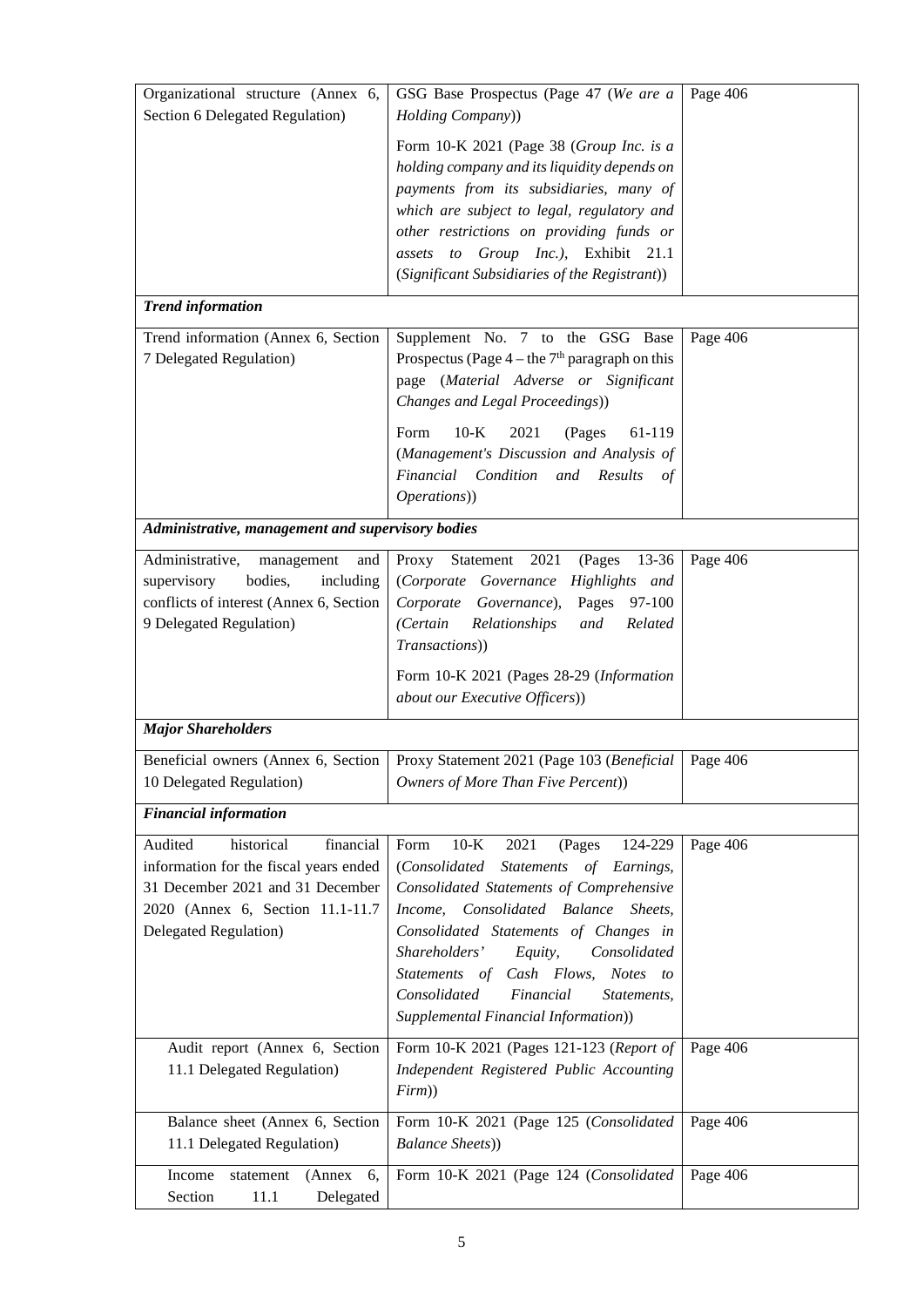| Regulation)                                                                                                       | Statements of Earnings))                                                                                                                                                                                                                                                                     |                |
|-------------------------------------------------------------------------------------------------------------------|----------------------------------------------------------------------------------------------------------------------------------------------------------------------------------------------------------------------------------------------------------------------------------------------|----------------|
| Cash flow statement (Annex 6,<br>Section<br>11.1<br>Delegated<br>Regulation)                                      | Form 10-K 2021 (Page 127 (Consolidated<br><b>Statements of Cash Flows))</b>                                                                                                                                                                                                                  | Page 406       |
| policies<br>Accounting<br>and<br>explanatory<br>(Annex 6,<br>notes<br>Section<br>11.1<br>Delegated<br>Regulation) | 63-65<br>Form<br>$10-K$<br>2021<br>(Pages<br>(Management's Discussion and Analysis of<br>Financial Condition and Results<br>of<br>Operations - Critical Accounting Policies),<br>Pages 128-229 (Notes to Consolidated<br>Financial<br>Statements,<br>Supplemental<br>Financial Information)) | Page 406       |
| Unaudited Interim and other financial<br>information (Annex 6, Section 11.2<br><b>Delegated Regulation</b> )      | Not applicable                                                                                                                                                                                                                                                                               | Not applicable |
| Legal and arbitration proceedings<br>(Annex 6, Section 11.4 Delegated<br>Regulation)                              | Supplement No. 7 to the GSG Base<br>Prospectus (Page $4$ – the 9 <sup>th</sup> paragraph on this<br>page (Material Adverse or Significant<br>Changes and Legal Proceedings))<br>Form 10-K<br>2021<br>(Page 59<br>(Legal<br>Proceedings),<br>212-221<br>Pages<br>(Legal                       | Page 406       |
|                                                                                                                   | Proceedings))                                                                                                                                                                                                                                                                                |                |
| Significant change in the Guarantor's<br>financial position (Annex 6, Section<br>11.5.1 Delegated Regulation)     | Supplement No. 7 to the GSG Base<br>Prospectus (Page 4; the $8th$ paragraph on this<br>page (Material Adverse or Significant<br>Changes and Legal Proceedings))                                                                                                                              | Page 406       |
| <b>Additional information</b>                                                                                     |                                                                                                                                                                                                                                                                                              |                |
| Share capital (Annex 6, Section 12.1<br><b>Delegated Regulation</b> )                                             | Form 10-K 2021 (Page 126 (Consolidated<br>Statements of Changes in Shareholders'<br>Equity), Pages 192-194 (Shareholders'<br>Equity))                                                                                                                                                        | Page 406       |
| Memorandum<br>Articles<br>and<br>of<br>Association (Annex 6, Section 12.2<br><b>Delegated Regulation</b> )        | 135<br>(9 <sup>th</sup> )<br>GSG Base Prospectus (Page<br>paragraph under Listing and General<br>Information and Page 136 subsection<br>Documents Available for Review))                                                                                                                     | Page 406       |
| Material Contracts (Annex 6, Section<br>13.1 Delegated Regulation)                                                | Form 10-K 2021 (Pages 179-183 (Notes to<br>Consolidated Financial Statements - Note<br>14. Unsecured Borrowings and Note 15.<br>Other Liabilities))                                                                                                                                          | Page 406       |
| Available<br>Documents<br>(Annex)<br>6.<br>Section 14.1 Delegated Regulation)                                     | GSG Base Prospectus (Page 136 (Documents<br>Available for Review))                                                                                                                                                                                                                           | Page 406       |

"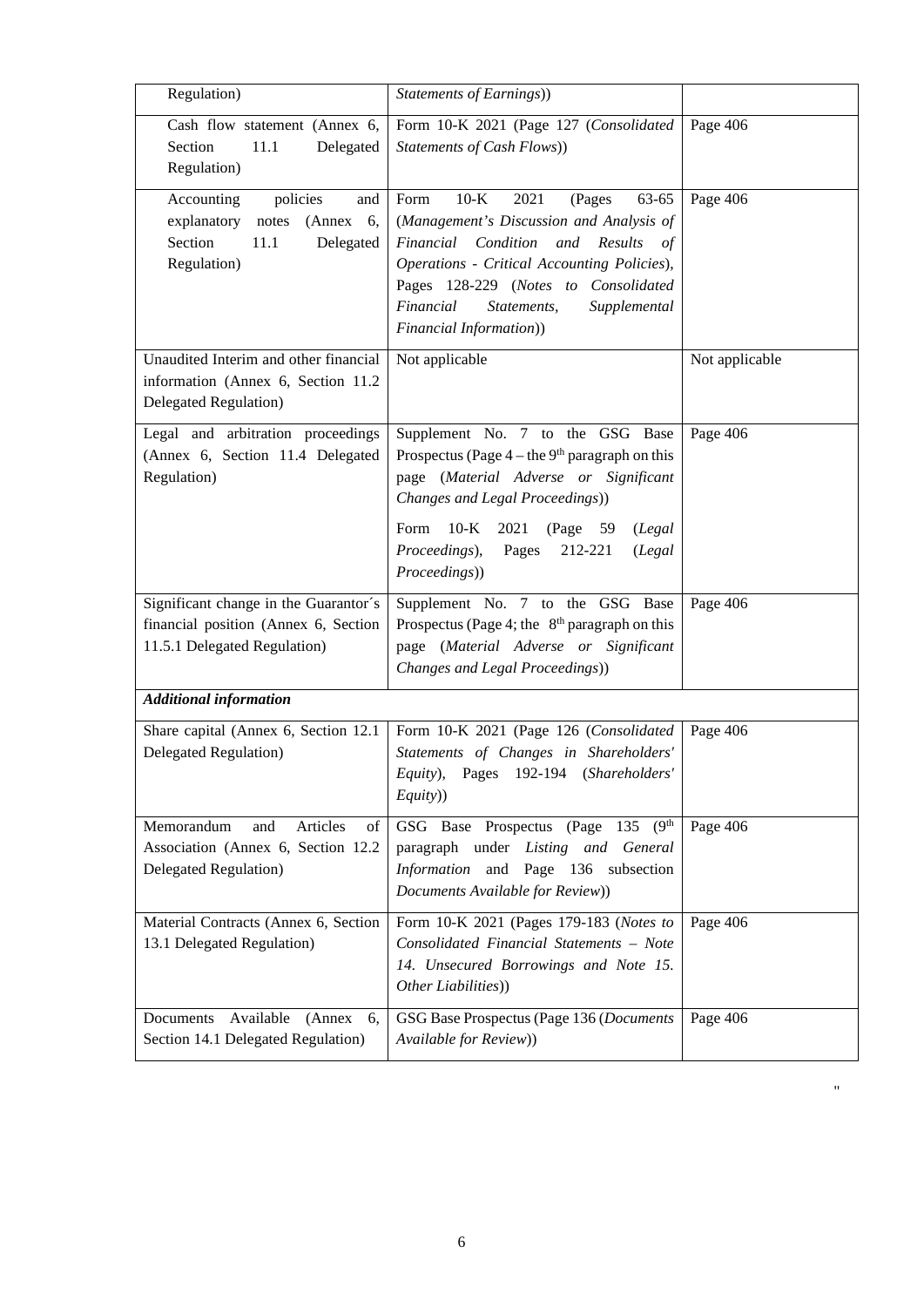*6. In the Base Prospectus at the end of the table contained on pages 464 et seq. in subsection "6. Information incorporated by reference" of section "XIII. General Information" the following points shall be added at the end of the list of the documents from which information is incorporated by reference:* 

| $^{\prime\prime}$ |                                             |                                             |
|-------------------|---------------------------------------------|---------------------------------------------|
|                   | Supplement No. 7 to the GSG Base Prospectus | https://www.bourse.lu/programme-            |
|                   |                                             | documents/Programme-GolSachsGr/13706        |
|                   | Form 10-K 2021                              | https://www.goldmansachs.com/investor-      |
|                   |                                             | relations/financials/10k/2021/2021-10-k.pdf |

"